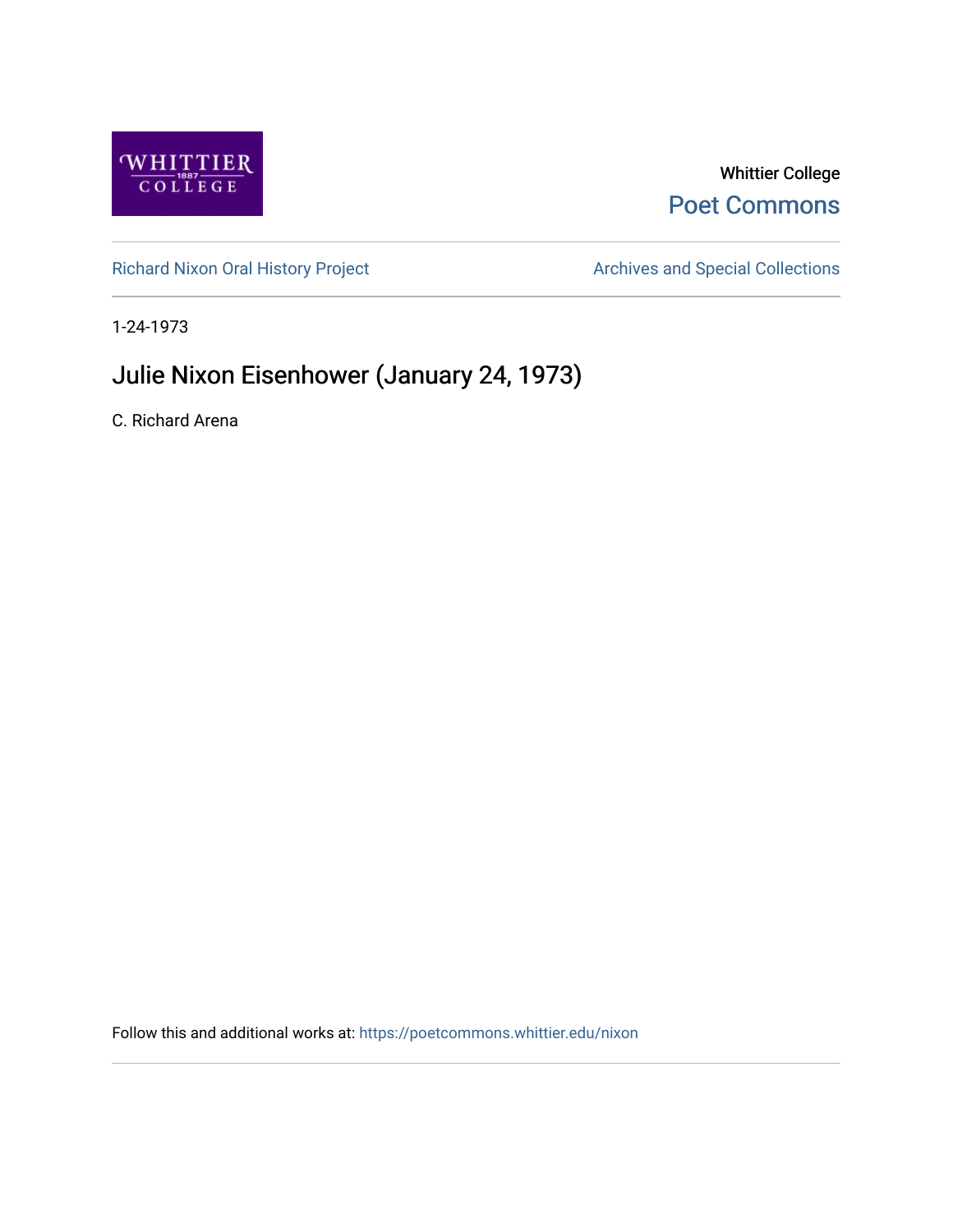Oral History Interview

with

MRS. JULIE NIXON EISENHOWER

January 24, 1973

The White House Washington, D. C.

By Dr. C. Richard Arena

For the Richard Nixon Oral History Project

ARENA: This is interview #1 with Mrs. Julie Nixon Eisenhower, in The White House on January 24, 1973.

Mrs. Eisenhower, may I begin by asking you about, not your parents, but the parents of President Nixon, your father? Just what do you recall--and I realize you did not know them very long--but just what do you recall about both of them, about each one of them, including if you wish, stories that your father passed on to you about them, and whatever comes to mind? Take as much time as you like.

EISENHOWER: Well, I remember quite a bit, because when my father was Vice President my mother and he went on tours of what were known as the good will trips around the world, and Nana [Hannah Milhous Nixon] and Grampa [Francis Anthony Nixon] would always come back to stay with Tricia [Nixon] and me. This helped Tricia and me immeasurably because we were so young. I was between the ages of four and twelve when my father was Vice President, and we couldn't understand why my parents had to be away for long periods of time, and having Nana and Grampa there really made it very special. <sup>I</sup> remember that the last time they stayed with us--I think my parents were on their trip to Africa--my grandfather was not very well, but Nana somehow took care of Tricia and me and of Grampa. <sup>I</sup> remember Nana much better, because I was only seven when my grandfather died.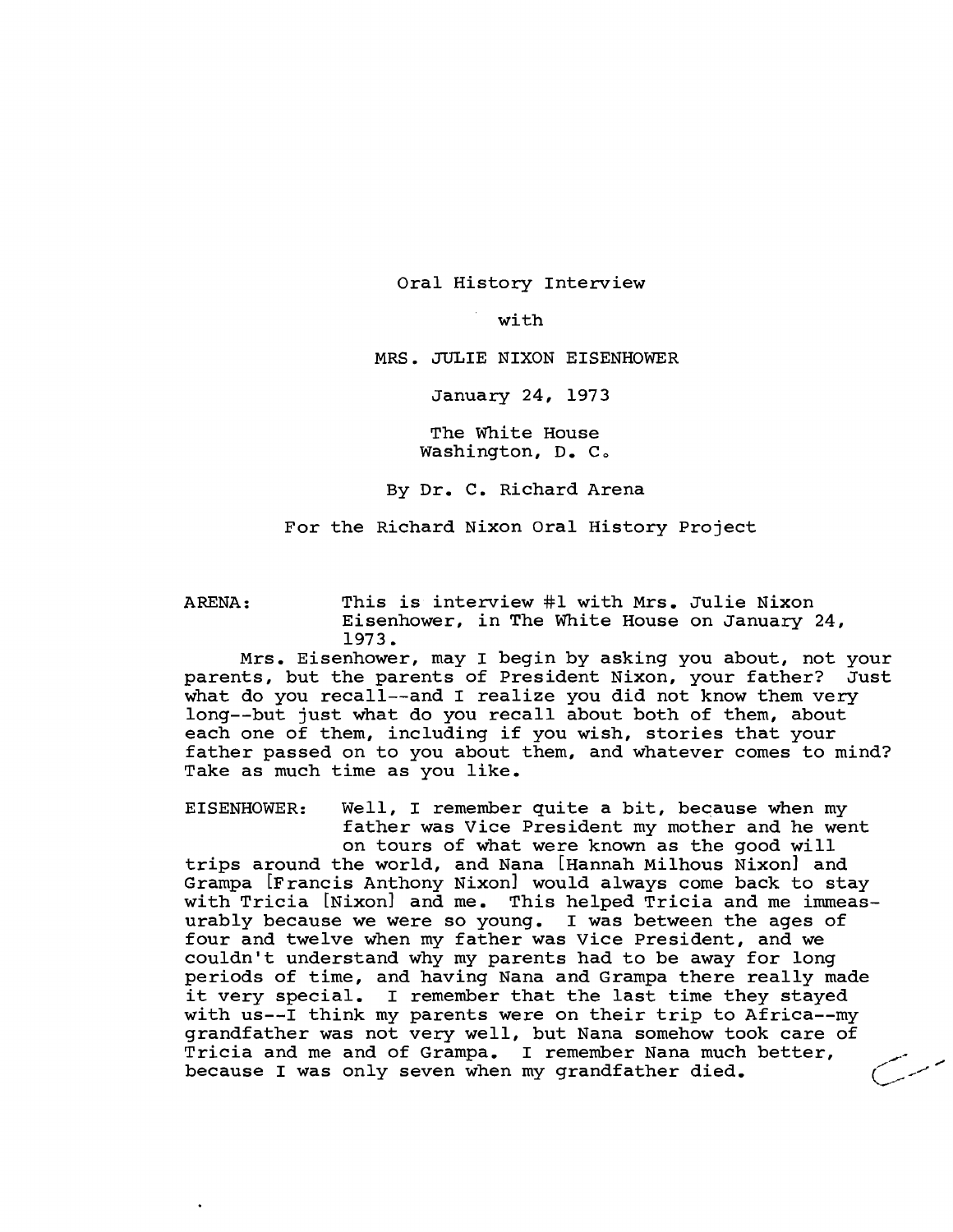What I do remember about my grandfather was that he had a<br>sense of humor and he was a wonderful storvteller. And great sense of humor and he was a wonderful storyteller. <sup>I</sup> also remember very vividly that he had <sup>a</sup> real temper. And <sup>I</sup> don't know if <sup>I</sup> remember that so much because he was ill so much of the time that he spent with us, and I think that makes you more irritable. But he did have a great temper. And to you more irritable. But he did have a great temper. see my grandparents together, even though I was young, I remember the contrast, because Nana was so gentle and quiet and Grampa was so volatile and with this great temper, that they really complemented each other, but they were <sup>a</sup> real contrast.

<sup>I</sup> know that my grandmother had <sup>a</sup> great influence, not only on my father's life, but on the lives of Tricia and me. I've just never known anyone like her. <sup>I</sup> know that our family friend, Helene Drown, has said that if there are any saints who have lived on earth, Nana had to be one of them. And I really think that that's not an exaggeration, because she was <sup>a</sup> human being and yet she had superhuman qualities of compassion and understanding and sensitivity, and she was just completely self-effacing. And yet she wasn't one of these Uriah Heep phony-humble people; in other words, she lived fully, and she was so involved with her family. She loved her family. I think that she knew every fifth, sixth, seventh cousin, and they were always welcome in her home, and <sup>I</sup> know my father has told me so many times of the Sunday meetings with all the Milhouses, and the many times they would gather at Grandmother Milhous's for the big family reunions. It was very important in Nana's life, and she really cared about people.

<sup>I</sup> know that she was always doing wonderful little things for Tricia and me. For example, in 1960 when my parents were starting the presidential campaign, Tricia and <sup>I</sup> were sent to camp. And we thought we wanted to go, but once I got there I decided <sup>I</sup> really didn't like it and <sup>I</sup> was very homesick, and the camp was out in California. Nana would write to us, like every second day, and we would write her little letters. must have known that <sup>I</sup> was very homesick, and <sup>I</sup> think she started on a project to kind of cheer me up and give me something to look<br>forward to. She was very saving with money because she had to She was very saving with money because she had to work so hard in her lifetime, but for my birthday, my twelfth birthday, she decided she was going to get me <sup>a</sup> ring. My birthstone was a ruby, so we had this great correspondence about the ring. She sent me a string and I tied the string around my She sent me a string and I tied the string around my ring finger and then <sup>I</sup> mailed it back to her. And then on my birthday she came up to the camp and she brought the ring with her, and it fit perfectly. Just little thoughtful things like that.

Another thing <sup>I</sup> remember about Nana's visits: When we lived over on Forest Lane--I think we moved over there in 1957, to a larger house--Nana's room was on the third floor. She had a larger house--Nana's room was on the third floor. big poster bed. It was an old-fashioned room that my mother had set up just for her and for her visits. And every time that Nana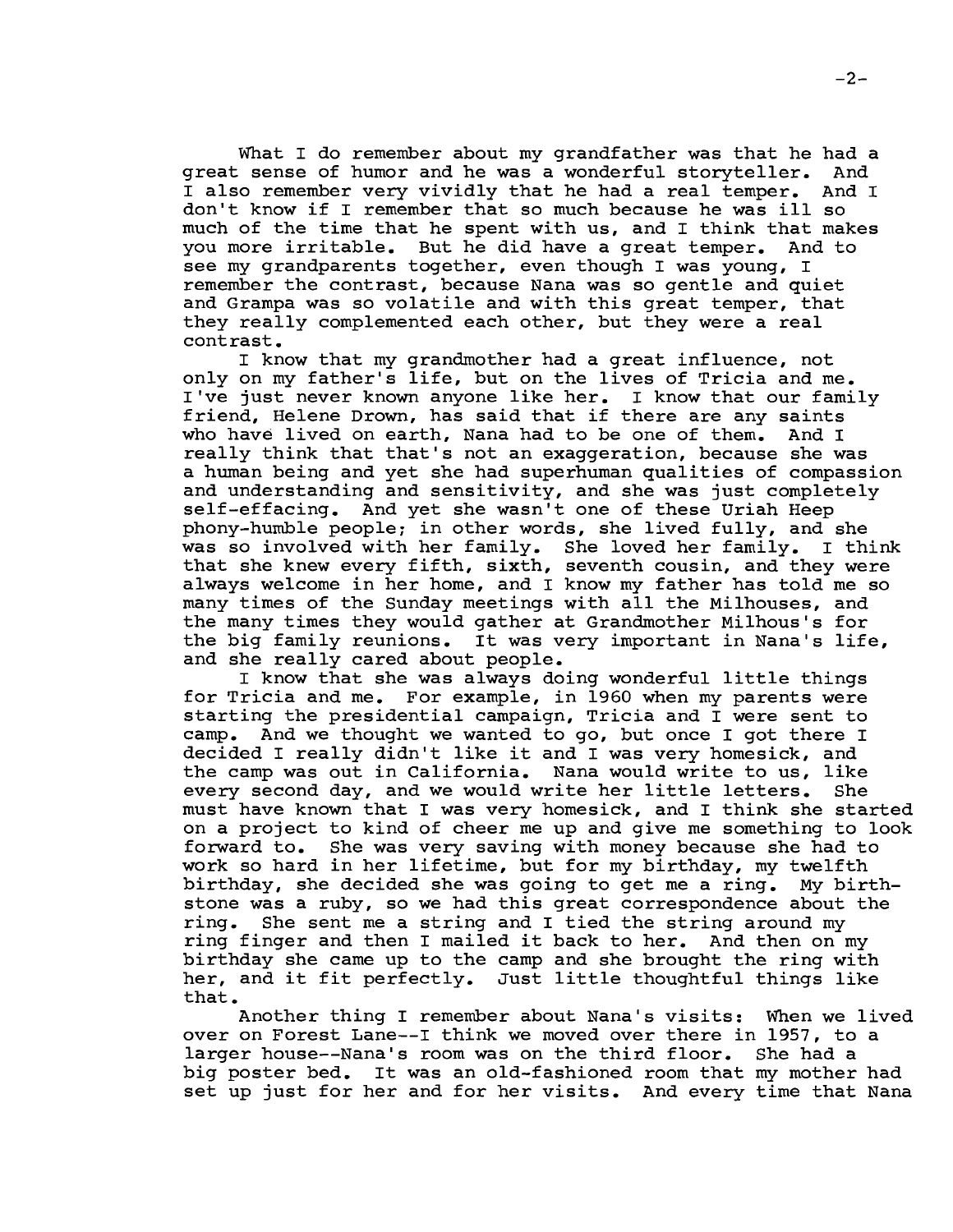visited, Tricia and <sup>I</sup> would have arguments about who got to sleep with Nana that night. And so we'd have to take turns, because all three couldn't sleep in the big four-poster bed. She was that kind of person. She was so warm that you wanted to be close to her.

<sup>I</sup> know that in the last years that <sup>I</sup> knew her, even though she wasn't as well as she had been before, she was slowing down and it was harder for her to get around, she was still. . . . You just never heard her complain. <sup>I</sup> guess that's the only way fou just never heard her complain. I guess that s the only way<br>to say it. She had an extremely positive outlook on life. And I think that is reflected, that is seen in my father, too, because if anyone in our family is the optimist, it's he. <sup>I</sup> think that one of the things that I'll never forget about my father is his favorite phrase. <sup>I</sup> think <sup>I</sup> hear him repeat it more often than any other, and that is, "It's no problem." And it's always funny, because whenever we will have had some kind of a family discussion over some silly, minor thing, Tricia and <sup>I</sup> will look at each other, or David [Dwight David Eisenhower II] and <sup>I</sup> will look at each other, and we'll know that in <sup>a</sup> minute Dad, to end the conversation, will say, "Oh, there's no problem. It's going to be fine. Everything has worked out well."

<sup>I</sup> think that what my father inherited from his father is <sup>a</sup> real sense of <sup>a</sup> fighting spirit, and <sup>a</sup> sort of never-give-up attitude. And <sup>I</sup> know that one of the stories that my father tells <sup>a</sup> lot about his father is how Grampa just loved to be involved in everything. For example, when my father was elected to Congress in '46, from that day forward every single week my father would send from his congressional office, and later senatorial and then vice-presidential office, the Congressional Quarterly, and my grandfather would read that boring manuscript from front to back. You know, he just was so involved and so interested, and he wanted to know just what was going on. That's one of the things that my father has told us quite <sup>a</sup> bit about those years.

If you would like to know some of the stories my father has told me about the years when Harold [Samuel Nixon] had tuberculosis, I could tell you that.

ARENA: I would appreciate that very much.

EISENHOWER: The reason <sup>I</sup> mention it is that it is something that <sup>I</sup> have heard my father talk about quite <sup>a</sup>

bit, so it must have made <sup>a</sup> deep impression on him; <sup>I</sup> mean, it must have been just an incredibly hard time in the family. And the reason that he has told Tricia and me these stories, <sup>I</sup> think, is to show how much he admired his parents at this time. Even though he was <sup>a</sup> teen-ager, he knew how hard it was for them. When my Uncle Harold, whom <sup>I</sup> never knew, contracted tuberculosis he kept getting worse and worse, and finally the doctors decided that if he moved to Arizona he might have <sup>a</sup> chance to live. And so Nana went to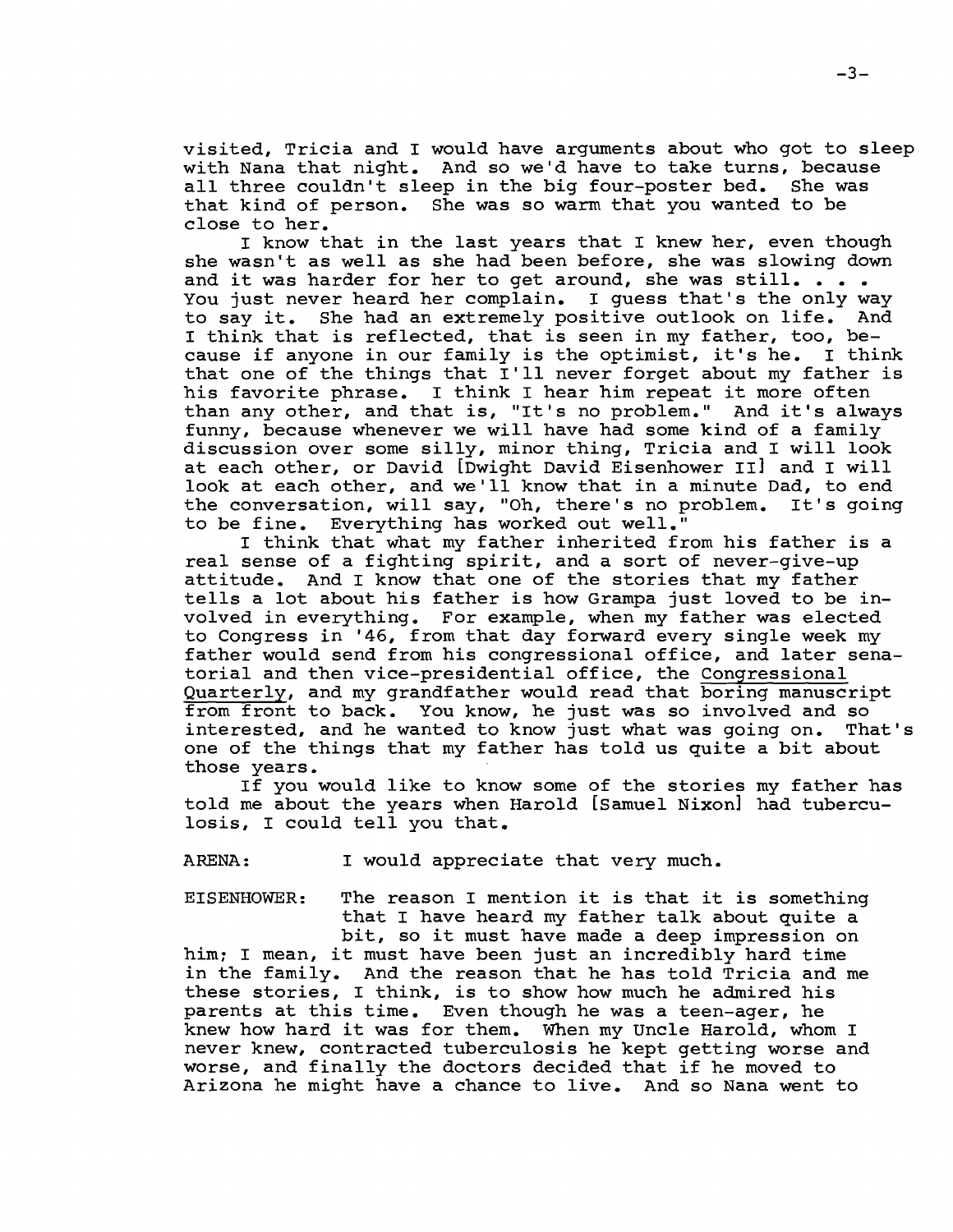Prescott, Arizona, and what she did to earn money was to take<br>other voung men who had tuberculosis and to care for them. And other young men who had tuberculosis and to care for them. so this left my father and his father, [Francis Anthony] Frank Nixon, and Uncle Don [Francis Donald Nixon] and Uncle Eddie [Edward Calvert Nixon] back in California alone and having to<br>take care of the store and run everything on their own. And take care of the store and run everything on their own. my father has said how they would live out of cans, really, the chili and beans, and how with Nana gone they really wouldn't do the cooking, but how my grandfather kind of held everything together. And then every weekend they would make the drive, that long drive across the desert to see Harold and Nana, just to keep the family together. They went every single weekend, and they wouldn't get there, I quess, until very, very late, well, early Saturday morning; in other words, the middle of the night Saturday, and they'd only have one full day together. So many times I've heard my father tell how Nana would care for these boys, and it must have been <sup>a</sup> terrible thing to go through, because when you see somebody you love, your son, getting worse and worse and weaker and weaker, and then also to care for other young people who you know may never recover, it must have been <sup>a</sup> very difficult thing. But the reason he's told us those stories is to show how important it was to keep the family together and how much he admired his parents; and really, it must have been the most difficult time in their lives, probably harder than when Arthur [Burdg Nixon] died, because that was <sup>a</sup> sudden death and they didn't have to go through the long, long period.

My mother has told me that Nana always carried Harold's letters in her pocketbook; you know, she never really got over his death. And when Tricia was born, Nana and Grampa went to the hospital to see Mother, and somehow Nana left her purse in the car and it was stolen, and that was the time when the purse was stolen and she lost the letters. And Mother remembers that.<br>Another thing I remember is when I was born. You know, you

Another thing I remember is when I was born. always hear stories about when you were born. <sup>I</sup> was born on July 5th. On the 4th of July my grandparents drove down from their farm in Pennsylvania to see my parents and Tricia, and <sup>I</sup> remember hearing the story of how they had the big block of ice in the car to keep cool, because <sup>I</sup> think it was one of the hottest days on record in Washington, the 4th and 5th of July in 1948. And they brought down with them <sup>a</sup> big cake that they had baked, and I remember hearing that story.

You know how religious my grandmother was, and I don't know about my grandfather because, as I say, I was only seven when he died, but it was the kind of religion that was very quiet, and completely an inner sort of religion, so much so that I've never heard my grandmother, and my parents have never told me that she was in any way disappointed that when we moved to Washington we didn't attend the society of Friends Church. What my parents did was to take us to the community church. When we lived in Spring Valley [District of Columbia] we went to the church that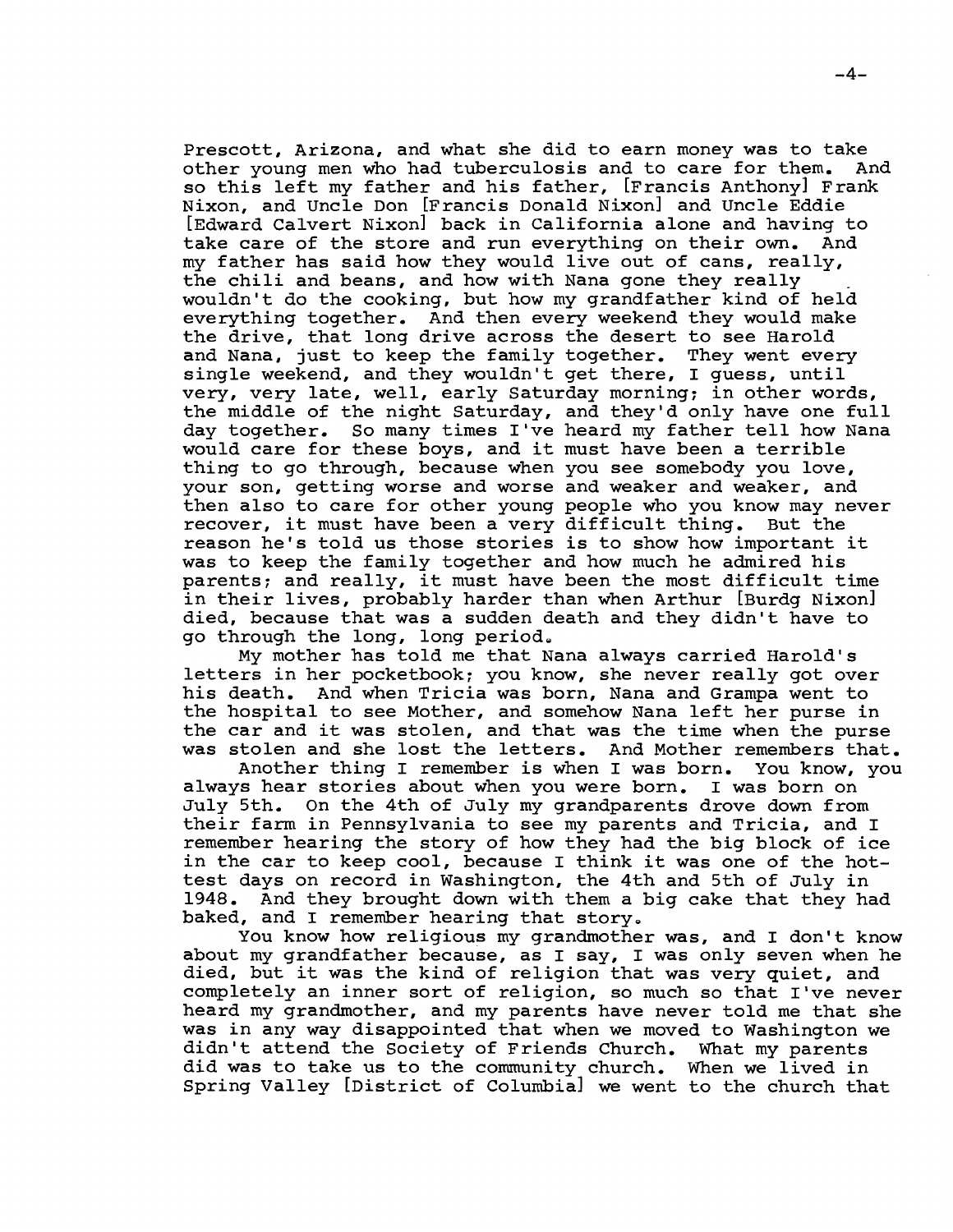was four blocks away, the Congregational church. Then when we lived over in Wesley Heights [District of Columbia] we went to the Methodist church, because my parents believed in the community church nearby, where you would go to Sunday school with your friends, and this kind of thing.

But one thing that <sup>I</sup> know that I've inherited from my grandmother and that <sup>I</sup> know is very true of my father is the idea of silent prayer. And <sup>I</sup> know that <sup>I</sup> find that any church service isn't complete unless there's some moment in the service where you can just sit quietly and think. In other words, you have to have moments when you can think your thoughts through. But that's the legacy that my grandmother left me and I've found it to really help me in my personal life.

ARENA: Do you mind if <sup>I</sup> ask you concerning the religious aspect of your father and your grandmother? The President himself has mentioned in his book, Six Crises, that his mother had hopes when he was <sup>a</sup> youngster that he would some day grow up and be a missionary in Central America. <sup>I</sup> just wonder if that has ever come up either from your father or from your grandmother since?

EISENHOWER: No, <sup>I</sup> never heard that, but <sup>I</sup> do remember my father . . . . The only time, as I say. . . . One thing about my grandmother, which I guess was very good, was that she never tried to impose her views. And the only time I've ever heard anything about Nana's religious beliefs, really, as far as my father's decisions, the decisions he made in his lifetime, was when my father decided to ask for active duty in World War II. He asked to be sent overseas to serve. And he said that Nana never questioned that. In other words, he knew that she was such <sup>a</sup> devout Quaker that this must have been <sup>a</sup> hard thing for her to accept, but she never questioned it.

<sup>A</sup> story that he just told the other night at dinner about his grandmother, Nana's mother, <sup>I</sup> think is very important, because I've heard so many stories about this woman, she must have had <sup>a</sup> great influence on his life. But he told us the other night at dinner how she, every day of her life, until <sup>I</sup> think <sup>a</sup> few weeks before she died--she died in her nineties--she went on Sunday afternoon to visit the Veterans' Hospital. And this was something that she did, and <sup>I</sup> think it's so interesting that she, as <sup>a</sup> very devout Quaker, would do this, and it must have been her way of well, first of all, participating in the community, and then the whole idea of service, and the fact that she didn't believe in on-combat, and yet there are other ways to serve. And <sup>I</sup> know that this really meant <sup>a</sup> lot to my father. He admired her so much, for every Sunday, you know, it was <sup>a</sup> ritual. She never let sickness or maybe that desire: Well, maybe this Sunday never let sickness or maybe that desire: Well, maybe this Sur<br>I'll stay home and relax. It was just something that she did, I if stay nome and feiax. It was just something that she did,<br>and what she would do is, she would visit with the patients and she would write letters for them, read to them and talk to them and this kind of thing.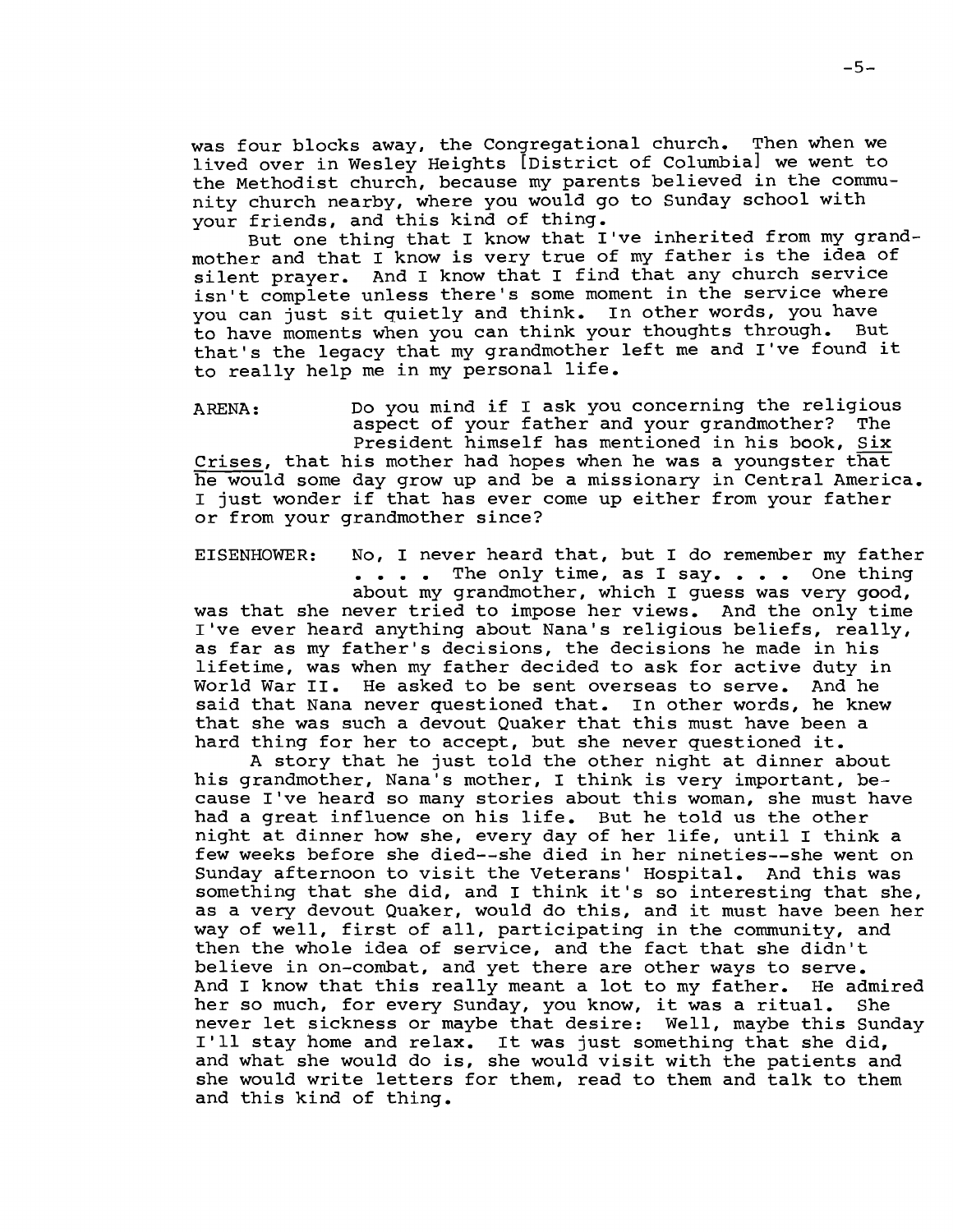ARENA: Excuse me. This would be Grandmother Almira Milhous.

EISENHOWER: Yes, and many times my grandmother [Hannah Nixon] would go with her. And you know that my father had hanging in his room as a child the [Henry Wadsworth] Longfellow quotation that Grandmother Milhous gave him?

ARENA: Would you please repeat that for the record? <sup>I</sup> have heard something along those lines.

EISENHOWER: "Lives of great men oft remind us We can make our lives sublime, And, departing, leave behind us Footprints in the sands of time."

<sup>I</sup> know that when <sup>I</sup> was in the sixth grade <sup>I</sup> had this project on South America, and we had to make a scrapbook. We had to make <sup>a</sup> title page, an art page for each nation, each South American nation. And we also had to do it on scenes; you know, we had to paint and draw. And when we got to the section on heroes I was stuck; you know, explorers and heroes, that chapter in South American history? <sup>I</sup> didn't know what to do. And it was my father who came up with the suggestion: "Well, Julie, why don't you use the quotation that I had framed and hanging in my bedroom all the years <sup>I</sup> was growing up, and then trace some little footprints and use the brown paper?" And <sup>I</sup> think that was the best front page I ever made, that beautiful quotation from Longfellow, and then the little footprints in the sands of time on the cover. So that was something that my father remembered from his childhood.

ARENA: Excuse me. Do you recall your father, the President, bringing up his interest in President [Abraham] Lincoln as something that he inherited or obtained through his grandmother, again, Grandmother Almira?

- EISENHOWER: Yes, that is true. My father has told me that his Grandmother Milhous gave him a picture, a photograph of President Lincoln, and that this also hung in his bedroom. Apparently, this was one of her heroes, and of course it went on down to my father.
- ARENA: Your father's grandmother was also interested in writing poetry and in writing in general. I wonder if he ever referred to that, the fact that she did enjoy writing verses?
- EISENHOWER: Yes, he has talked about that, and one of the things <sup>I</sup> treasure is <sup>a</sup> little book that the family put out, I treasure is a fittle book that the family put ou<br>I don't know how many years ago, it must have been at least fifteen years ago, of all her poetry.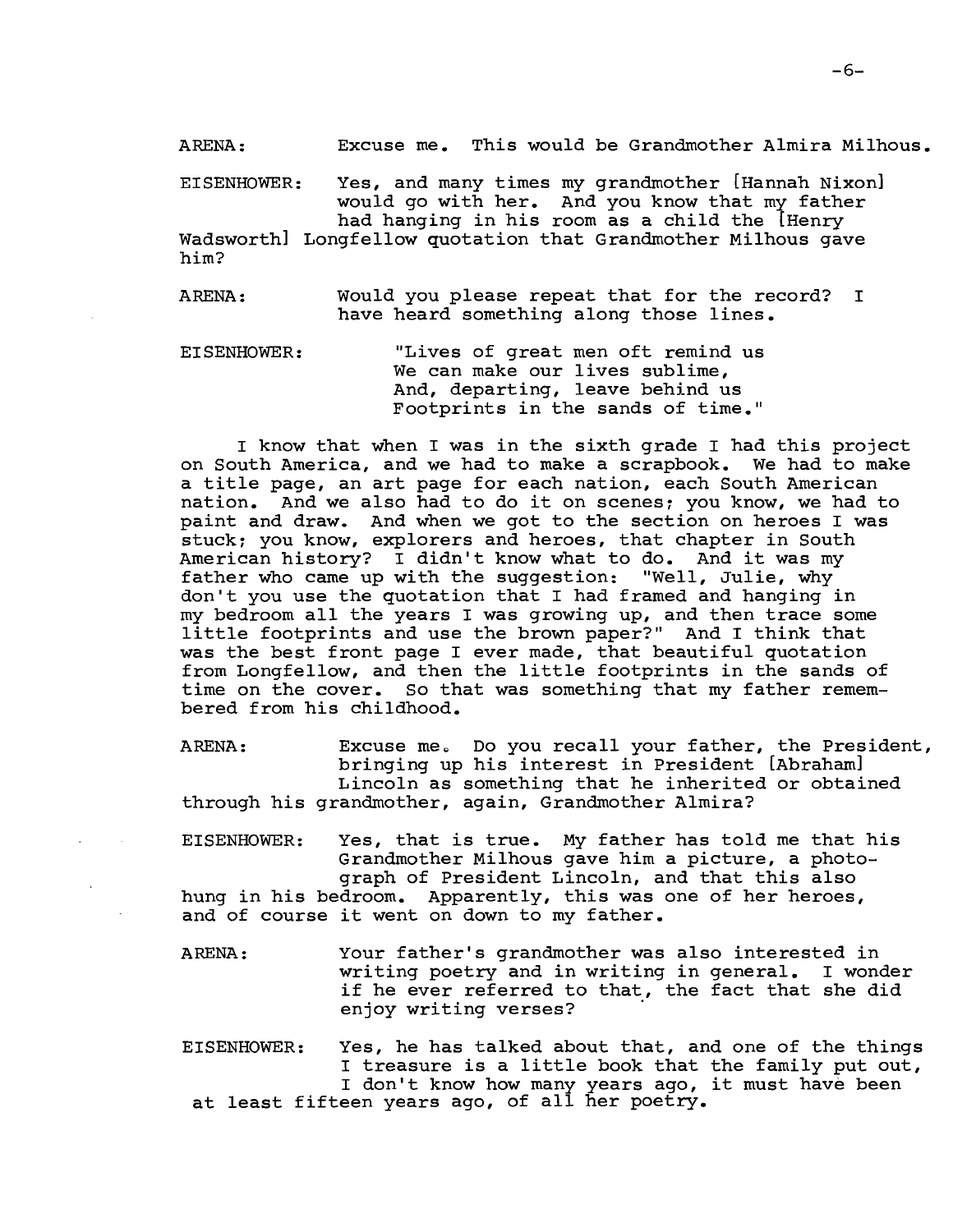And <sup>I</sup> know that one thing that makes me think that my father has always valued the written word and at least knew how much that meant to his grandmother, was that sometimes that when he got older, in his teen years, instead of <sup>a</sup> birthday present--because you don't know what to give someone like that--what he would do is write <sup>a</sup> long, beautiful letter, knowing that that would mean much more to his grandmother than <sup>a</sup> little gift. And it was something that he encouraged Tricia and me to do. For example, whenever we had. . . . Well, all the years that we grew up when we were old enough to write, we would write Thanksgiving menus; for example, for Thanksgiving dinner. We would make poems on each place card, for Nana and for any other family members who came to our Thanksgiving dinner. We did so many things, like plays. For example, when my parents came back from their trip to the Soviet Union in 1959, and when they came back from their trip to South America--I can't remember when it was. . . .

ARENA: During his vice-presidential years.

EISENHOWER: During the vice-presidential years, when we were growing up, the thing that we knew would please them would be something creative, something written, and we would write our own play. In '59 we wrote our own version of "Cinderella" and then performed it for them, and that kind of thing. The poetry and the little stories were The poetry and the little stories were very important in our growing up.

ARENA: May I ask you, while we're on the question of his Quaker ancestry, have you been in the presence of the President with any of his relatives where he was called upon or they used the expressions which are common among Quakers, of course, the "thee" and the "thou"? I wonder if you've ever been exposed to that?

EISENHOWER: <sup>I</sup> have. Whenever my grandmother was with her sisters, like Aunt Jane [Milhous Beeson], whom I knew well, and Aunt Edith [Milhous Timberlake] and Aunt Olive [Rose Olive Milhous Marshburn], Nana and her sisters always used "thee" and "thou." And I've never heard my father use it.

ARENA: Could I also ask you, on the subject of the background and the President's assistance to you in that historical project--or it may have been geography, regarding Latin America--did he ever bring up the origins of his interest in history as stemming from any particular source? As you know, he majored in history at Whittier College.

EISENHOWER: Right.

ARENA: Did he ever go into, possibly, how he first became interested in history enough to want to major in it in college?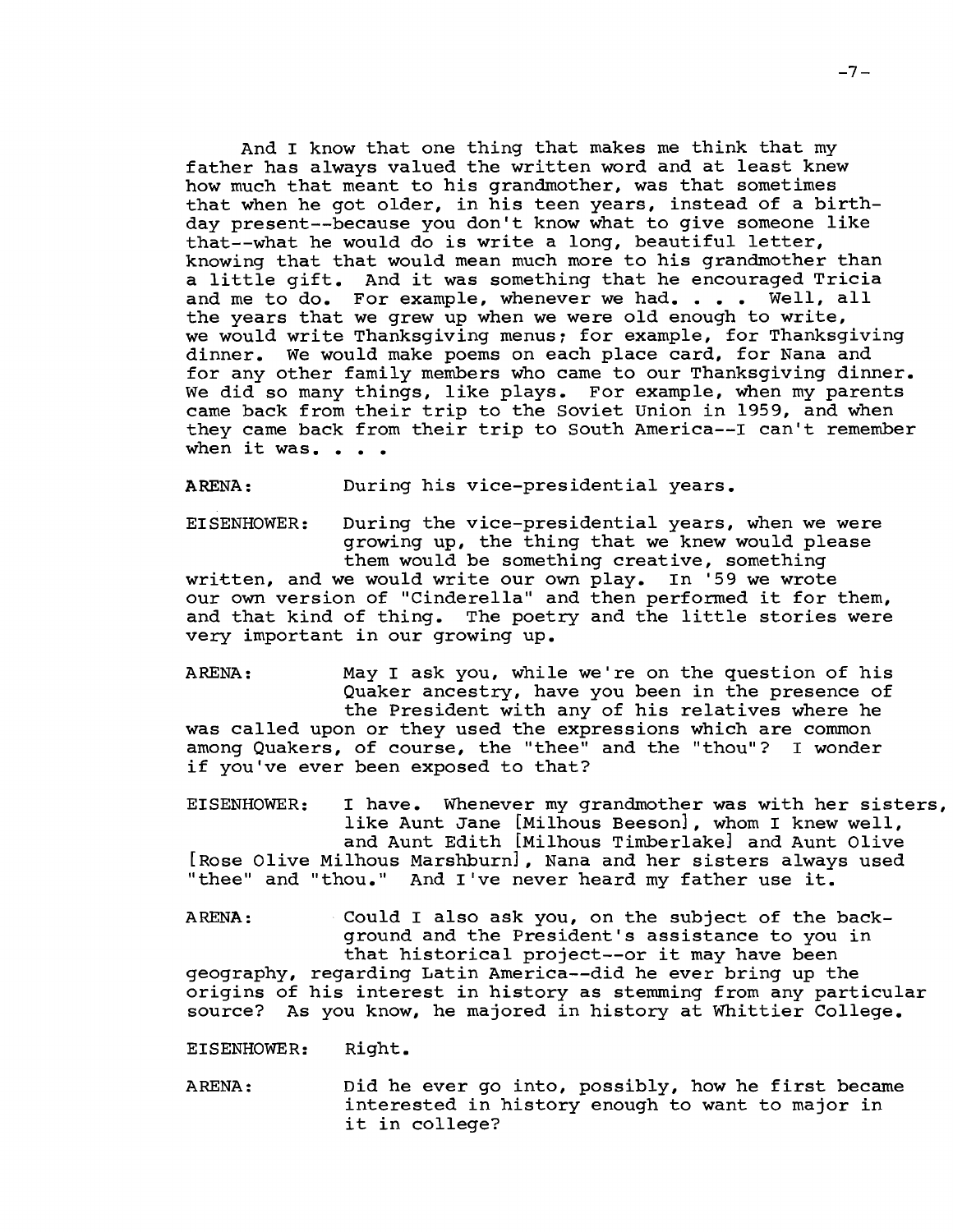EISENHOWER: The only thing I can think of is, as I say, my<br>
qrandfather was really very combative. You grandfather was really very combative. wouldn't use the word combative, but he had a lot of spirit. He really did, and he was very interested in the world around him, everything that was going on. And <sup>I</sup> know that my father has said that they always had newspapers around the house, and that my father read the newspapers, and <sup>I</sup> think he got interested in politics and government that way. My father has never told me this story, but it is something that <sup>I</sup> remember reading and <sup>I</sup> know that it's true. It was during the Teapot Dome scandal. Nana has told me this story, that Daddy read avidly all about this, and at that time he vowed that he would become <sup>a</sup> lawyer, and <sup>a</sup> good lawyer, someone who couldn't be bought, when he grew up, and Nana has told me that story.

ARENA: May <sup>I</sup> ask you, have you formalized your interest in history? Did you major in history yourself, and would you attribute that in any way to your father's influence?

EISENHOWER: I think so. Both Tricia and I majored in history in college. And <sup>I</sup> think that it's the logical thing to major in when you live in <sup>a</sup> house where you're interested in world affairs and government and politics, that kind of thing. So yes, <sup>I</sup> would say that it was my father's influence. But he's very much like Nana, in the sense that he never suggested or gave guidance as far as what he thought about where he thought we should go to school or what he thought we should major in. It just came naturally for us.

ARENA: <sup>I</sup> wonder if you had the opportunity when you did visit Whittier [California] from time to time, to ever visit the home in which your grandmother grew up, the home that was built by her father? This would be Franklin Milhous. <sup>I</sup> just wonder if you have any personal recollections of that home.

EISENHOWER: You know, <sup>I</sup> don't think <sup>I</sup> do. But <sup>I</sup> know that many times when we'd go to California, Nana would drive us--well, not many times, but a couple of times- out to Yorba Linda to see that house. But <sup>I</sup> don't remember her taking us to see the house that she grew up in.

ARENA: The home in Yorba Linda, <sup>I</sup> know you know, is the one in which the President was born. Do you recall the President ever bringing up, or anyone, the fact that your grandfather was very handy with tools, that he built that home, actually? And what references come to mind along those lines.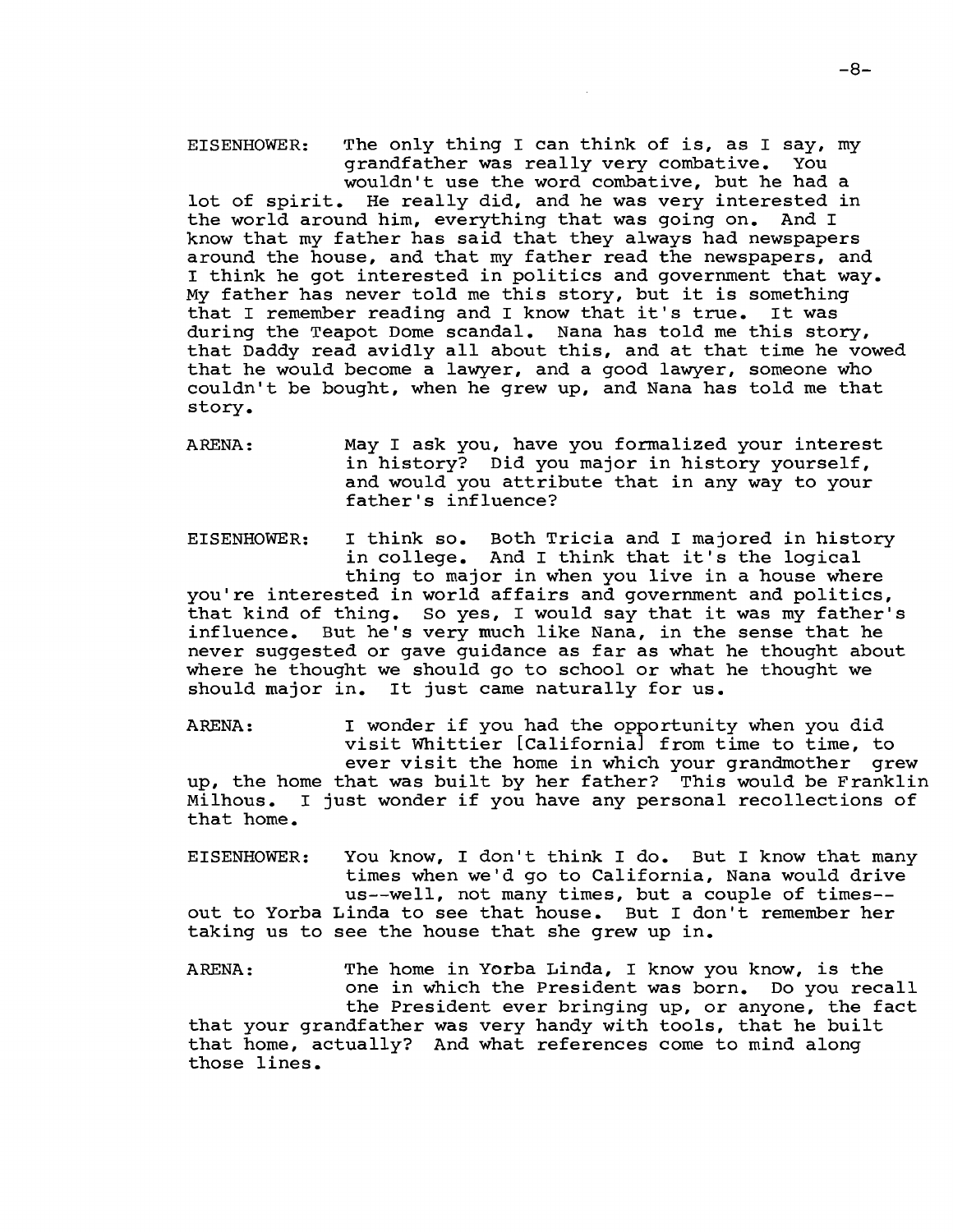EISENHOWER: <sup>I</sup> don't remember him ever talking, really, about him using his hands. Really, the remembrances that <sup>I</sup> have of those years don't really start

until the store. <sup>I</sup> just heard so many stories about how they worked together in the store and made it run. And of course, my mother remembers vividly, when she first knew my father, how she just couldn't believe Nana, what he could accomplish, because you see, my grandmother baked all the pies that they sold in the store, and she would get up at 5:00 in the morning and bake the pies. And many times my mother, who taught school, would get up at 4:30 and be over at the house by 5:00 to help Nana bake these pies. And my mother has told me that she doesn't know how Nana did it, because it wasn't <sup>a</sup> kitchen made for processing many pies; it was just <sup>a</sup> regular old family kitchen. And to be able to do all that in <sup>a</sup> kitchen where she didn't really have the equipment and space--she was just <sup>a</sup> remarkable person. And my mother remembers going over and helping her bake the pies, and that kind of thing.

ARENA: If this isn't too personal: You may recall your father, our President, talking about the manner of upbringing on the part of his parents, whether they were strict or not strict, the discipline that was maintained in the family. <sup>I</sup> would like to ask you, again, if it's not too personal, to what extent would you compare your own upbringing, especially where your father is concerned, and on this question of strictness of discipline, with what you understand was the discipline that was accorded him as <sup>a</sup> youngster on the part of your grandparents?

EISENHOWER: Well, <sup>I</sup> think that <sup>I</sup> am right in saying that my grandfather used to raise his voice with the boys. Obviously, if you have five sons they are not going to always get along beautifully, and if they fought he young to dimage you diving socationizing, and if they reagne no<br>would raise his voice and this kind of thing. And apparently, sometimes he would have arguments with Don, and my grandmother or father would have to be the peacemaker. And so one thing that has really stood out in my mind all through my childhood is that I've never heard my father raise his voice. He just<br>doesn't do it. He has never physically punished us. I have to doesn't do it. He has never physically punished us. admit, though, that he hasn't been the major disciplinarian. In other words, if any punishment has been done it has had to come through my mother. And the way that she's done it--she has never raised her voice or spanked either--it was just, for example, when we were smaller, to take away <sup>a</sup> television program, or to go to your room to be quiet for <sup>a</sup> while, this kind of thing. But all through my childhood. . . .

My father doesn't like arguments; he likes discussions but he doesn't like arguments and fighting, this kind of thing. He's always made us try to reason things out and to discuss things, and <sup>I</sup> think it's been really good, because he feels that the home should be a place where you help each other and where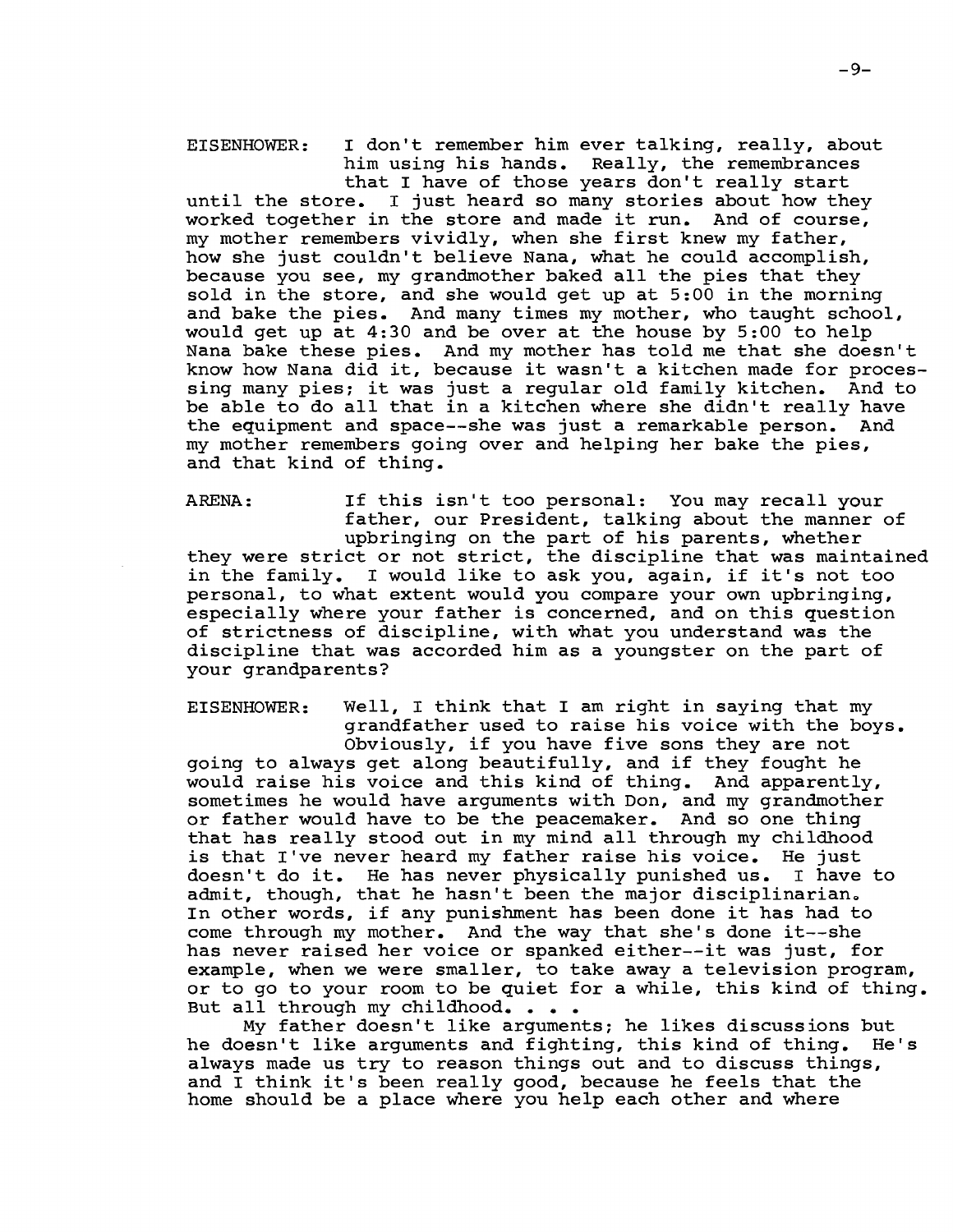there's real comfort. And <sup>I</sup> know an example of that philosophy is that he thinks that dinner should always be <sup>a</sup> very pleasant time. In other words, he looked forward to coming home to the family dinner. It was the one part of the day when he could really see us when we were growing up, because he would be working all day and at the time he went to work we were getting ready for school in the morning, so we didn't really see him that much. And he always wanted dinner to be very special. So when he'd get home from work he'd come in, and the first thing he would do--no matter where we lived we've always had a record player, and then later on we had stereo equipment--he'd turn on<br>the music, just because he wanted us to be very happy. We'd the music, just because he wanted us to be very happy. always have music with dinner, either coming from the den loud enough to reach the dining room, and then later we had it piped into, the dining room. Dinner was a very special occasion, and he always wanted it to be that way.

<sup>I</sup> think that Nana, when she stayed with us and baby-sat when my parents went away on trips, was also like my father and my mother, both my parents, in that she somehow was able to discipline without harshness, or <sup>I</sup> guess it was the kind of thing where you wanted to live up to what she expected of you. I think that was their secret. Both my parents expected certain<br>things of Tricia and me, and Nana expected certain things. And things of Tricia and me, and Nana expected certain things. so we wanted to live up to it.

ARENA: If this isn't too personal, bearing in mind the Quaker tradition of service to the community, [BEGIN SIDE II TAPE I] bearing in mind the fact

that your father did some teaching in Sunday school classes- this was before he left Whittier--bearing in mind also your mother was <sup>a</sup> teacher, would you say that you can trace your own interest in teaching, not only to your mother, but to your father's experience and to the Quaker tradition which, of course, is very deep in his own roots?

EISENHOWER: <sup>I</sup> think that <sup>I</sup> never really heard my father talk about teaching, but rather what he emphasized was service to the country. In other words, what are you doing for others; what are you doing for your country? And <sup>I</sup> know that when <sup>I</sup> was growing up, one thing that I'll always remember about my father and that's so vivid in my mind is that when he got home from work--this went on for several years, for as long as <sup>I</sup> can remember when <sup>I</sup> would be what is called <sup>a</sup> child, up to a teen-ager--my father would get home and we had kind of a running thing going. He would always ask me the same question when he came in the door. He'd say, "Well, Julie, what did you do for your country today?" When I was younger the question would bother me, sort of, because <sup>I</sup> took it completely seriously, and <sup>I</sup> thought, well, gee, <sup>I</sup> just went to school and <sup>I</sup> didn't do anything for my country, and I'd be very worried about it. But any ching for my councry, and I d be very worffed about ft. E<br>I always had a stock answer that I gave him. I'd say, "Well, Daddy, I cheered you up and so I helped my country today." And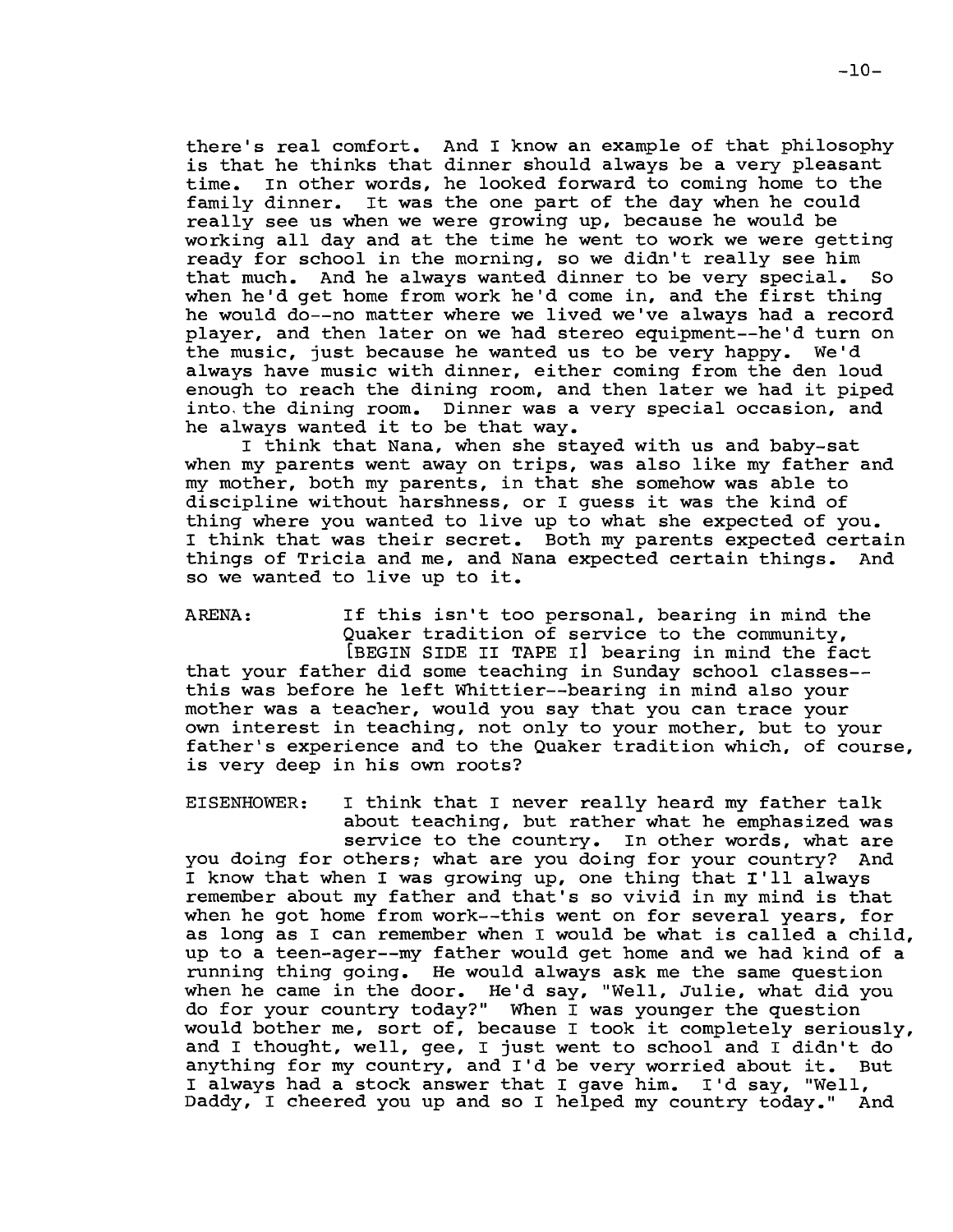that's the way I'd always answer him. But, even though he asked this question not really seriously, underneath he was serious. He did want us to feel. . .

The most important think my father leaves to me, I think, is the sense that you've got to reach outside yourself. People don't grow and they don't live life to the fullest unless they are involved in something bigger than themselves. And it's <sup>a</sup> cliche but it's true. It's what my father has always talked about, and he just believes it so strongly. To be great, or to be <sup>a</sup> person who can really help others and who can make <sup>a</sup> difference in the world, and in your community and in your family, you have to reach out beyond yourself. Whether you just help your family, or if you help your community or whatever, you have to not be self-centered. And I think what I like best about his Inaugural Address was when he said that we have to live our ideals. My father is really very idealistic, and he expects great things of people, and <sup>I</sup> think that's important.

And if <sup>I</sup> have to characterize him--you had asked me earlier about that and <sup>I</sup> just wrote down <sup>a</sup> couple of phrases--the words that I would use to describe him are that he's very sensitive to the needs of other people. If <sup>I</sup> can explain it <sup>a</sup> little more, he's very much aware of moods and of how people feel, and <sup>I</sup> see this constantly within the family. He can tell if somebody has been hurt by what somebody else has said. And he can tell if someone needs <sup>a</sup> lift. That's one thing that <sup>I</sup> love about him, he's so thoughtful about the phone calls that he makes and the way he tries to cheer people up; the little notes he slips under my door or slips under Tricia's door, that kind of thing.

Another word that <sup>I</sup> would use to describe him is that he's very kind. And when I think of Nana and when I think of him, I think that's the real bond there. They're both just, well, very kind people.

And the third word I'd use to describe him is upbeat. He's very optimistic; he's very upbeat. As I say, getting back to that old phrase he uses, "No problem." He's very much the optimist; he always has been, even in difficult times. In 1962 when he was defeated, I remember the day. He was depressed, and the way he showed being depressed was that he was really unable to console us, and that's one of the few times that I've lived with him when he hasn't been the one who was cheering everyone else up and consoling everyone else. But the day after the defeat, it was back to helping us, by planning the trip to Europe, by planning <sup>a</sup> vacation, this kind of thing. He seems to be able to bounce back.

ARENA: Mrs. Eisenhower, as this interview comes to <sup>a</sup> close now, <sup>I</sup> want to be sure that there is no subject that <sup>I</sup> have not touched upon that you would like to bring up yourself at this point. Is there any question or any subject that has not come up in the interview that you would like to be sure to include at this time?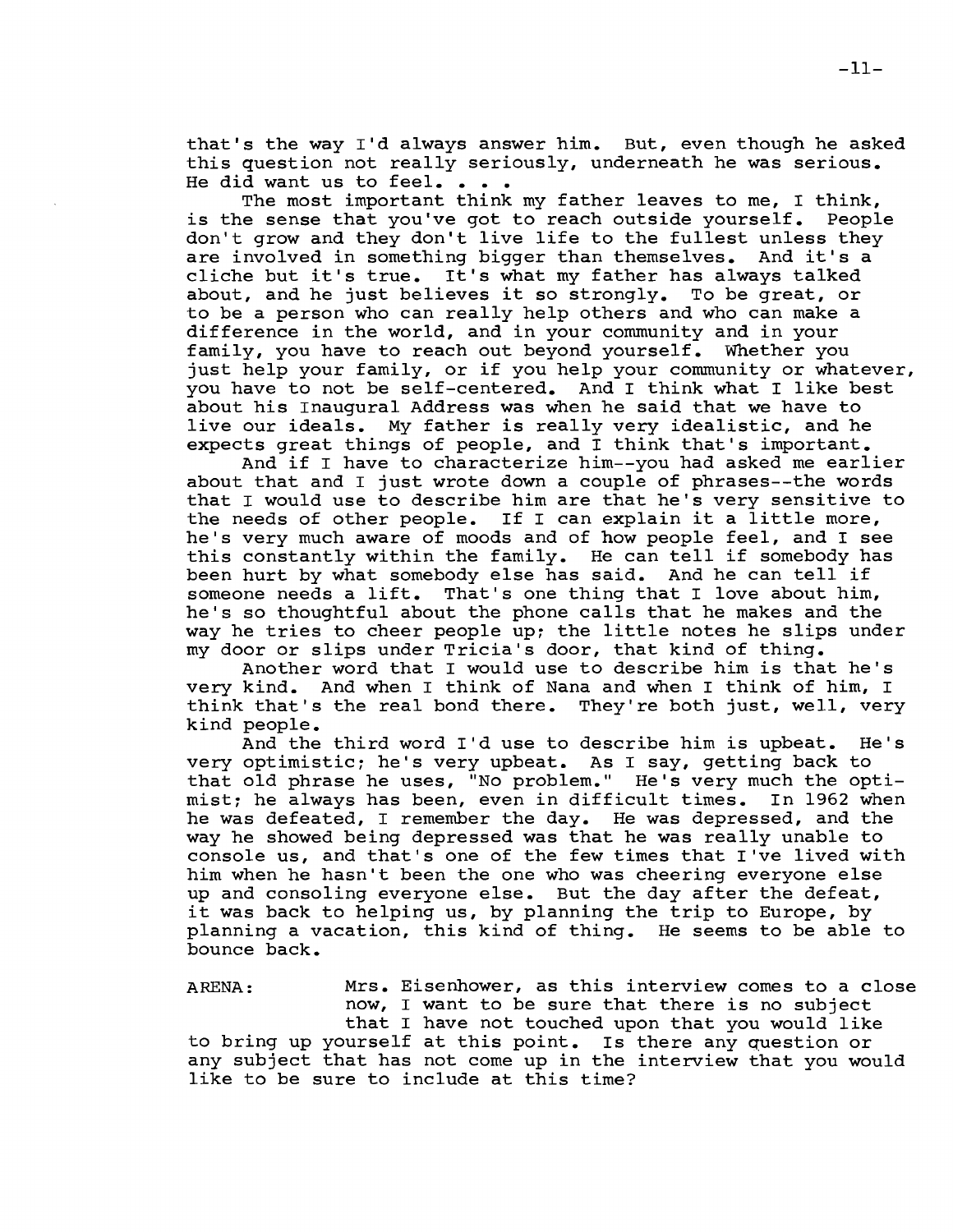EISENHOWER: <sup>I</sup> can't think of anything right now.

ARENA: Then I want to thank you very much for allowing me the privilege of this interview, and my fellow historians will be equally grateful, I assure you. Thank you very much. It's been a pleasure.

EISENHOWER: Thank you. You know, one thing that <sup>I</sup> feel <sup>I</sup> should say in the interview: <sup>I</sup> don't think that my interview is as balanced as it could be as far as my grandparents go, because <sup>I</sup> knew my grandmother until <sup>I</sup> was eighteen years old, and of course, my grandfather died when <sup>I</sup> was only going on eight years old. But <sup>I</sup> think that so many of the books that have been written emphasize how important Nana was in my father's life, and <sup>I</sup> have referred to her so much, that it gives the impression that my grandfather wasn't important. But <sup>I</sup> know from the things that my father has said that Grampa, <sup>I</sup> think you could say, was equally important in his life, and <sup>I</sup> wouldn't want to give the other impression.

ARENA: Excuse me. Including, by the way, what he himself has written in Six Crises. He refers to the fact that his father, although not formally educated beyond the sixth grade, wanted to be sure that the children receive the best in the way of an education.

EISENHOWER: That's really true, and just the whole--giving them <sup>a</sup> spirit and <sup>a</sup> drive, <sup>I</sup> think. And <sup>I</sup> know my father has used the phrase, "Well, he was <sup>a</sup> hell of <sup>a</sup> guy." You know, it's something that's so close to his heart that it's hard to verbalize. He has said so many times, that he didn't have the education, he didn't have all the chances, but what courage he had, and really kind of a stick-to-itiveness!

ARENA: Bearing in mind what you did say about the gentleness of your grandmother, about the determination and spirit of your grandfather, how apropos would the expression "opposites attract" be in this case?

EISENHOWER: For my grandparents?

ARENA: Your grandparents.

EISENHOWER: Yes, if you can peg people like that, which <sup>I</sup> think sometimes you can, I think they would be complete opposites, and that's the attraction there. And <sup>I</sup> think that sometimes it's not wise to try to decide what characteristics <sup>a</sup> child has gained from each parent, but if <sup>I</sup> can try to say it, <sup>I</sup> would say that <sup>I</sup> think that my father at home, the way he wants <sup>a</sup> happy home and no arguing, and the way that's

so important to him in his life, kind of needing support in his home, <sup>I</sup> think that would come from Nana. And yet, the fact that